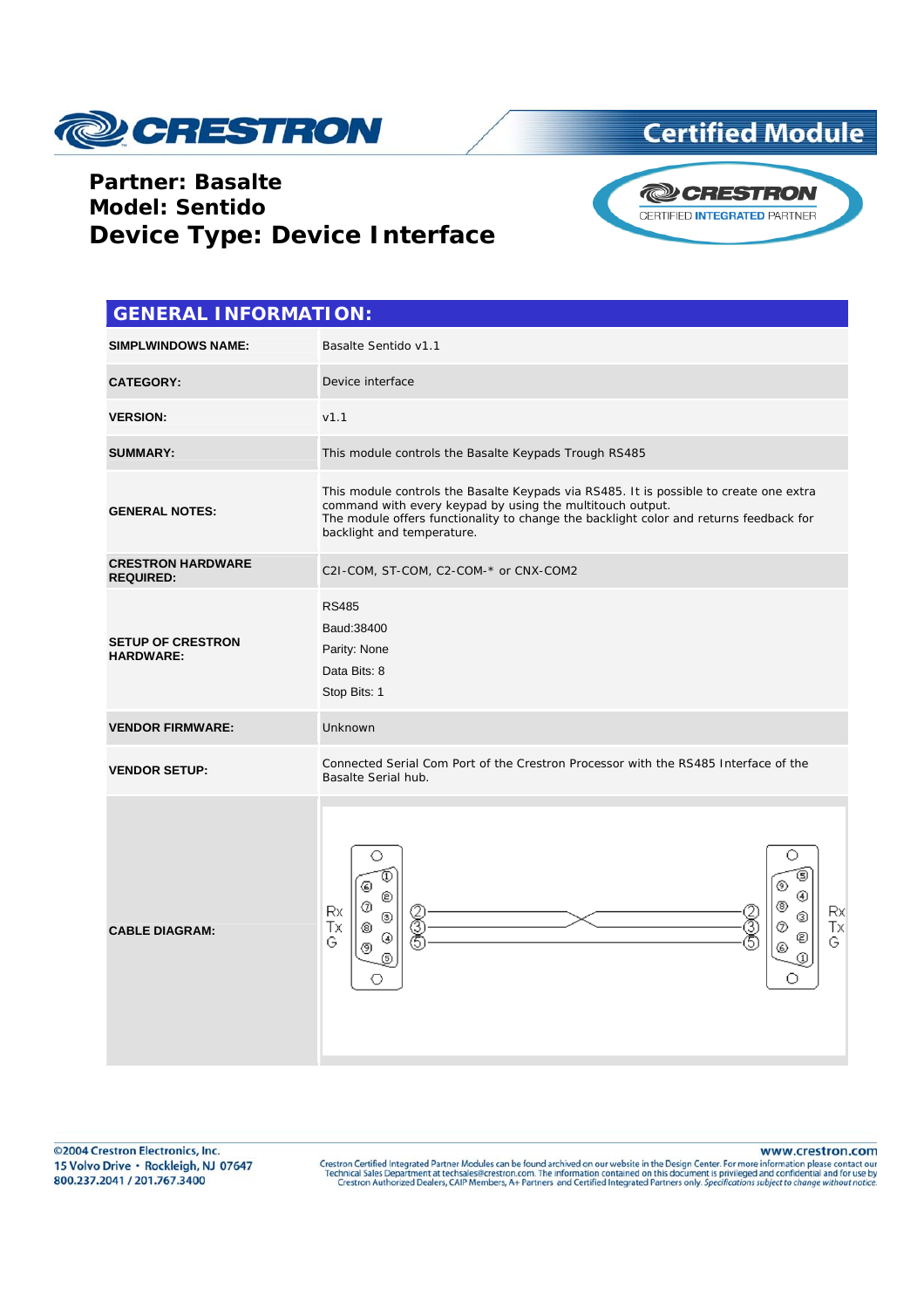

#### **Partner: Basalte Model: Sentido Device Type: Device Interface**



| <b>CONTROL:</b>                |   |                                                                                                                     |
|--------------------------------|---|---------------------------------------------------------------------------------------------------------------------|
| Select_To_Initialize           | D | Pulse to initialize the keypad and to disable the "continue temperature polling".                                   |
| Select_To_Turn_Backlight_Off   | D | Pulse to turn the backlight totally off.                                                                            |
| Select_To_Turn_Backlight_On    | D | Pulse to turn the backlight on.                                                                                     |
| Select_Backlight_Off           | D | Pulse to turn the backlight off.                                                                                    |
| Select_Red_Backlight_Color     | D | Pulse to activate the red backlight color.                                                                          |
| Select_Green_Backlight_Color   | D | Pulse to activate the green backlight color.                                                                        |
| Select_Blue_Backlight_Color    | D | Pulse to activate the blue backlight color.                                                                         |
| Select_Cyan_Backlight_Color    | D | Pulse to activate the cyan backlight color.                                                                         |
| Select_Magenta_Backlight_Color | D | Pulse to activate the magenta backlight color.                                                                      |
| Select_Yellow_Backlight_Color  | D | Pulse to activate the yellow backlight color.                                                                       |
| Select_Orange_Backlight_Color  | D | Pulse to activate the orange backlight color.                                                                       |
| Select_Purple_Backlight_Color  | D | Pulse to activate the purple backlight color.                                                                       |
| Select_White_Backlight_Color   | D | Pulse to activate the white backlight color.                                                                        |
| Send_Red_Backlight_Pulse       | D | Pulse to activate the red backlight color for x seconds, X defined by the "Pulse"<br>Time Backlight " parameter.    |
| Send_Green_Backlight_Pulse     | D | Pulse to activate the green backlight color for x seconds, X defined by the "Pulse"<br>Time Backlight " parameter.  |
| Send_Blue_Backlight_Pulse      | D | Pulse to activate the blue backlight color for x seconds, X defined by the "Pulse"<br>Time Backlight " parameter.   |
| Send_Cyan_Backlight_Pulse      | D | Pulse to activate the cyan backlight color for x seconds, X defined by the "Pulse"<br>Time Backlight " parameter.   |
| Send_Magenta_Backlight_Pulse   | D | Pulse to activate the magenta backlight color for x seconds, X defined by the<br>"Pulse Time Backlight " parameter. |
| Send_Yellow_Backlight_Pulse    | D | Pulse to activate the yellow backlight color for x seconds, X defined by the "Pulse<br>Time Backlight " parameter.  |
| Send_Orange_Backlight_Pulse    | D | Pulse to activate the orange backlight color for x seconds, X defined by the "Pulse"<br>Time Backlight " parameter. |

www.crestron.com Crestron Certified Integrated Partner Modules can be found archived on our website in the Design Center. For more information please contact our<br>Technical Sales Department at techsales@crestron.com. The information contain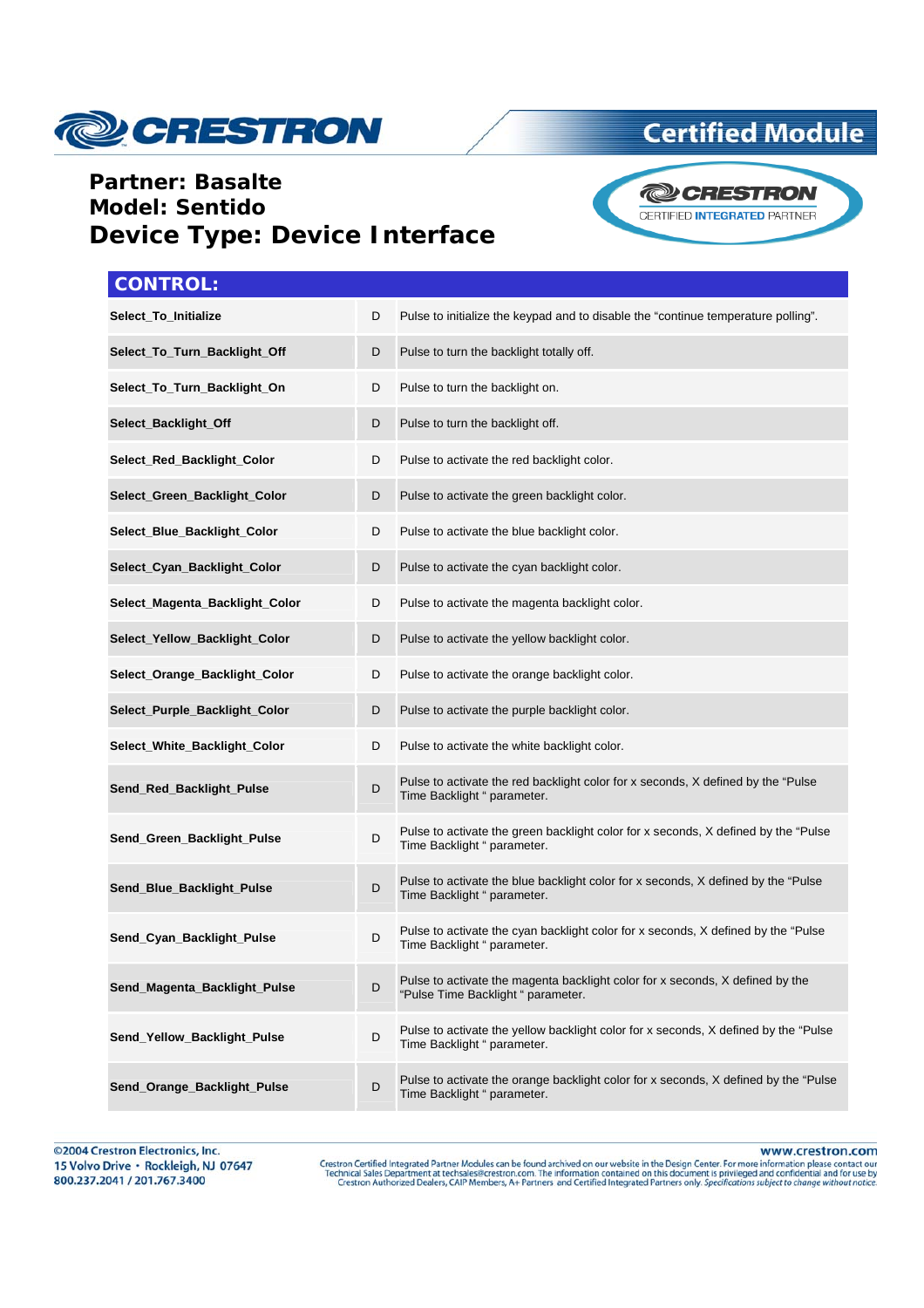

### **Partner: Basalte Model: Sentido Device Type: Device Interface**



| Send_Purple_Backlight_Pulse          | D | Pulse to activate the purple backlight color for x seconds, X defined by the "Pulse"<br>Time Backlight " parameter.                                     |
|--------------------------------------|---|---------------------------------------------------------------------------------------------------------------------------------------------------------|
| Send White Backlight Pulse           | D | Pulse to activate the white backlight color for x seconds, X defined by the "Pulse"<br>Time Backlight " parameter.                                      |
| Send Puls To Get Temperature         | D | Pulse to get the temperature on that specific moment.                                                                                                   |
| Send_Puls_To_Get_Continu_Temperature | D | Pulse to get the temperature every minute.                                                                                                              |
| Backlight Color Analog In            | A | Analog signal that indicating the selected backlight color.                                                                                             |
| <b>From Device</b>                   | S | Serial signal that has to be connected with the "sentido_X_Rx" serial output of the<br>"basalte Sentido v1.0 IO" macro. X is the address of the keypad. |

| <b>FEEDBACK:</b>               |   |                                                                                                                                                         |
|--------------------------------|---|---------------------------------------------------------------------------------------------------------------------------------------------------------|
| Switch 01_Is_On                | D | High to indicate that the switch 01 is on.                                                                                                              |
| Switch 02_ls_On                | D | High to indicate that the switch 02 is on.                                                                                                              |
| Switch 03_ls_On                | D | High to indicate that the switch 03 is on.                                                                                                              |
| Switch 04_Is_On                | D | High to indicate that the switch 04 is on.                                                                                                              |
| <b>Multitouch Is On</b>        | D | High to indicate that multitoutch is on (User has triggered two switches at the same<br>time)                                                           |
| Temperature_Polling_is_Enebled | D | High to indicate that continuously temperature polling is enabled; Low indicate that<br>the continuously temperature polling is disabled.               |
| Backlight_Color_Analog_Out     | A | Analog signal indicating the currently selected backlight color. No color:0; Red:1;                                                                     |
| Temperature_Information        | A | Analog signal indicating the current temperature in Celsius or Fahrenheit.                                                                              |
| <b>To Device</b>               | S | Serial signal that has to be connected with the "sentido_X_Tx" serial output of the<br>"Basalte Sentido v1.0 IO" macro. X is the address of the keypad. |

| <b>IPARAMETERS:</b> |            |                                                                                                                                                    |
|---------------------|------------|----------------------------------------------------------------------------------------------------------------------------------------------------|
| <b>Address</b>      |            | Dec./Hex Parameter that contains the address of the keypad.                                                                                        |
| Switch 1            | <b>Dec</b> | Parameter that is used to enable or disable switch 1 of the keypad. Select enable<br>to activate the switch. Select disable to disable the switch. |

©2004 Crestron Electronics, Inc. 15 Volvo Drive · Rockleigh, NJ 07647 800.237.2041 / 201.767.3400

www.crestron.com

Crestron Certified Integrated Partner Modules can be found archived on our website in the Design Center. For more information please contact our<br>Technical Sales Department at techsales@crestron.com. The information contain